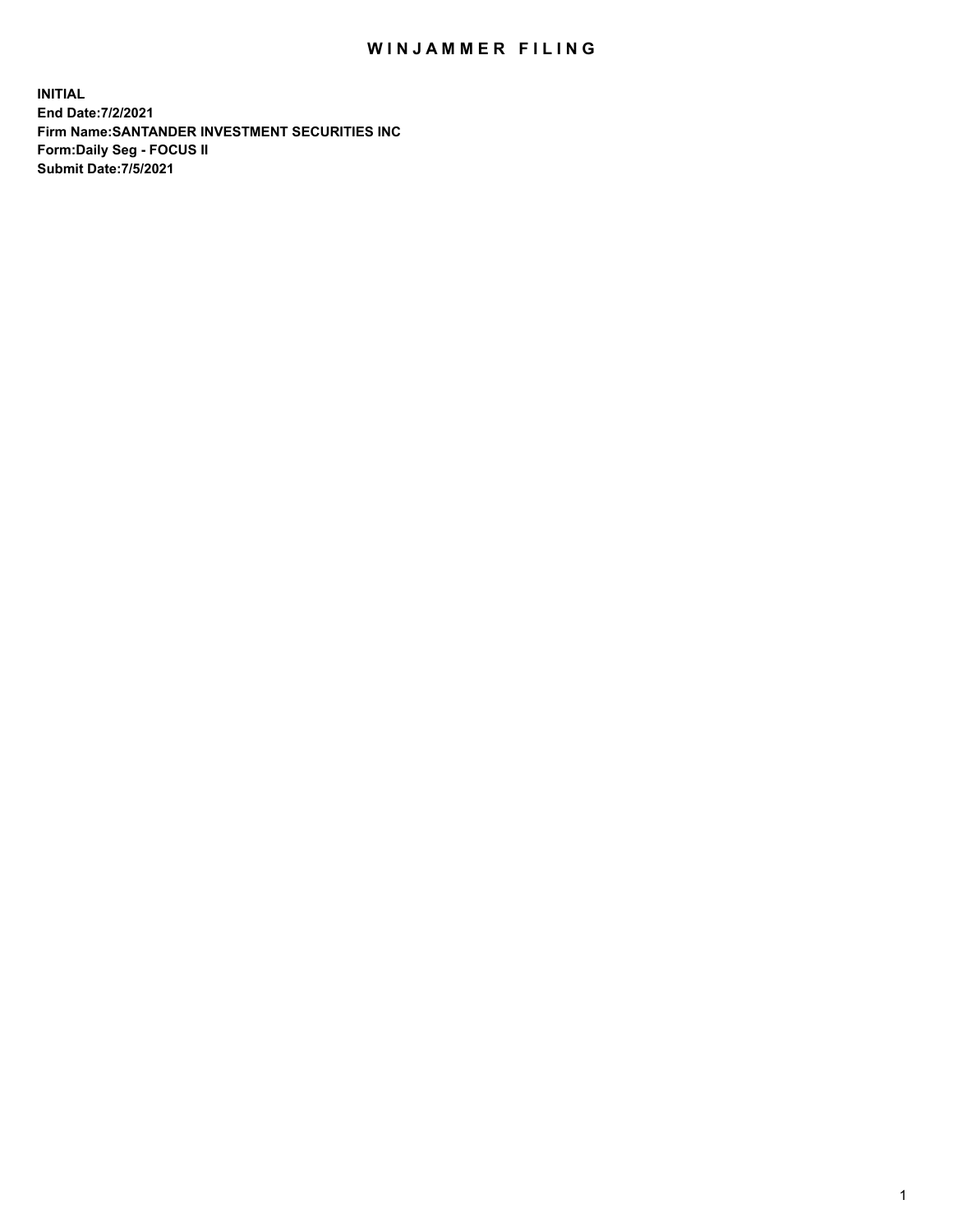**INITIAL End Date:7/2/2021 Firm Name:SANTANDER INVESTMENT SECURITIES INC Form:Daily Seg - FOCUS II Submit Date:7/5/2021 Daily Segregation - Cover Page**

| Name of Company<br><b>Contact Name</b>                                                                                                                                                                                                                                                                                        | <b>SANTANDER INVESTMENT</b><br><b>SECURITIES INC</b><br><b>Felix Munoz</b> |
|-------------------------------------------------------------------------------------------------------------------------------------------------------------------------------------------------------------------------------------------------------------------------------------------------------------------------------|----------------------------------------------------------------------------|
| <b>Contact Phone Number</b>                                                                                                                                                                                                                                                                                                   | (212) 407-4594                                                             |
| <b>Contact Email Address</b>                                                                                                                                                                                                                                                                                                  | felix.munoz@santander.us                                                   |
| FCM's Customer Segregated Funds Residual Interest Target (choose one):<br>a. Minimum dollar amount: ; or<br>b. Minimum percentage of customer segregated funds required:% ; or<br>c. Dollar amount range between: and; or<br>d. Percentage range of customer segregated funds required between:% and%.                        | 70,000,000<br><u>0</u><br>0 <sub>0</sub><br>0 <sub>0</sub>                 |
| FCM's Customer Secured Amount Funds Residual Interest Target (choose one):<br>a. Minimum dollar amount: ; or<br>b. Minimum percentage of customer secured funds required:%; or<br>c. Dollar amount range between: and; or<br>d. Percentage range of customer secured funds required between:% and%.                           | $\overline{\mathbf{0}}$<br><u>0</u><br>0 <sub>0</sub><br>0 <sub>0</sub>    |
| FCM's Cleared Swaps Customer Collateral Residual Interest Target (choose one):<br>a. Minimum dollar amount: ; or<br>b. Minimum percentage of cleared swaps customer collateral required:%; or<br>c. Dollar amount range between: and; or<br>d. Percentage range of cleared swaps customer collateral required between:% and%. | <u>0</u><br><u>0</u><br>0 <sub>0</sub><br>0 <sub>0</sub>                   |

Attach supporting documents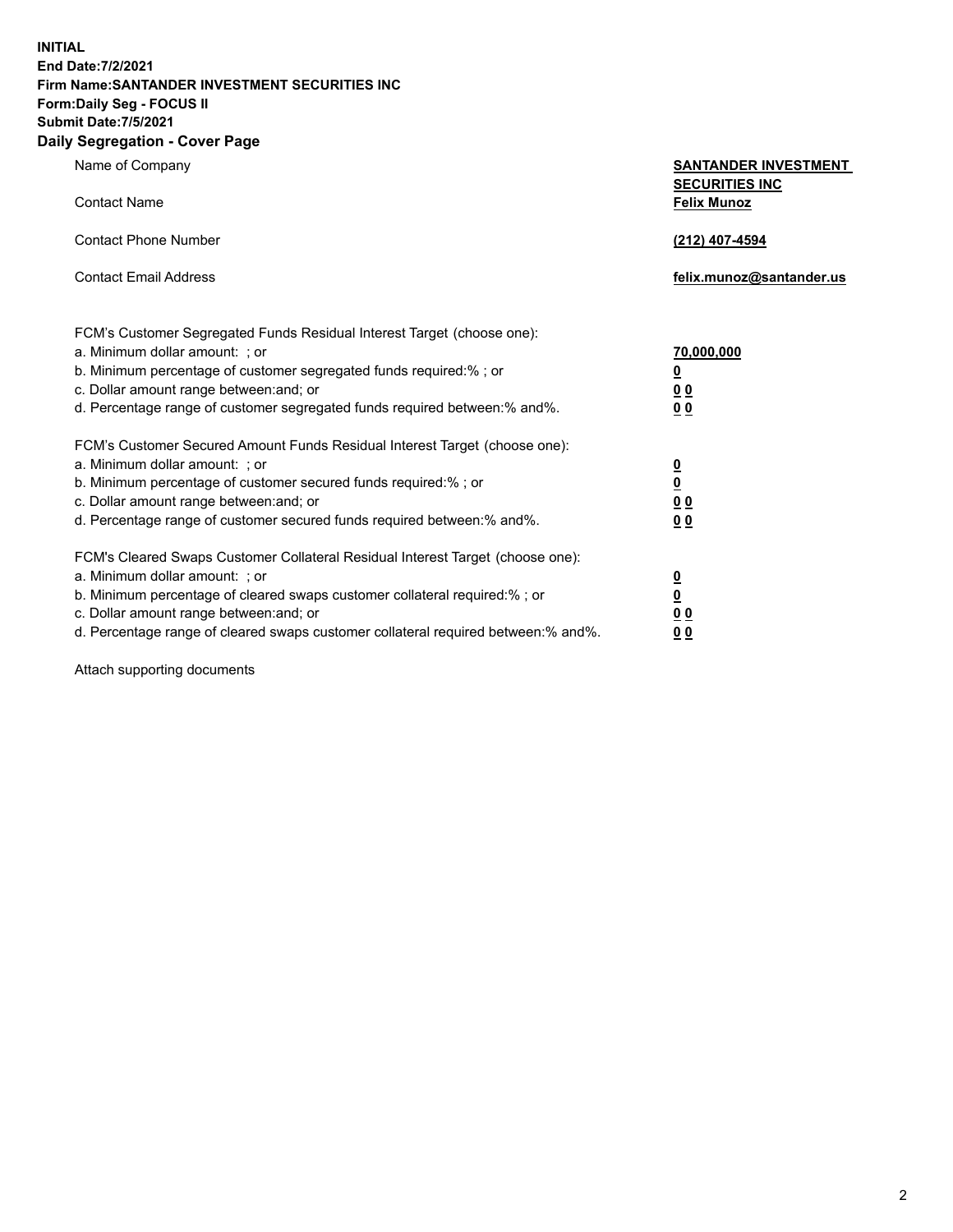## **INITIAL End Date:7/2/2021 Firm Name:SANTANDER INVESTMENT SECURITIES INC Form:Daily Seg - FOCUS II Submit Date:7/5/2021 Daily Segregation - Secured Amounts** Foreign Futures and Foreign Options Secured Amounts Amount required to be set aside pursuant to law, rule or regulation of a foreign government or a rule of a self-regulatory organization authorized thereunder 1. Net ledger balance - Foreign Futures and Foreign Option Trading - All Customers A. Cash **0** [7315] B. Securities (at market) **0** [7317] 2. Net unrealized profit (loss) in open futures contracts traded on a foreign board of trade **0** [7325]

| 3.  | Exchange traded options                                                                     |                   |
|-----|---------------------------------------------------------------------------------------------|-------------------|
|     | a. Market value of open option contracts purchased on a foreign board of trade              | $0$ [7335]        |
|     | b. Market value of open contracts granted (sold) on a foreign board of trade                | $0$ [7337]        |
| 4.  | Net equity (deficit) (add lines 1. 2. and 3.)                                               | $0$ [7345]        |
| 5.  | Account liquidating to a deficit and account with a debit balances - gross amount           | $0$ [7351]        |
|     | Less: amount offset by customer owned securities                                            | 0 [7352] 0 [7354] |
| 6.  | Amount required to be set aside as the secured amount - Net Liquidating Equity              | $0$ [7355]        |
|     | Method (add lines 4 and 5)                                                                  |                   |
| 7.  | Greater of amount required to be set aside pursuant to foreign jurisdiction (above) or line | $0$ [7360]        |
|     | 6.                                                                                          |                   |
|     | FUNDS DEPOSITED IN SEPARATE REGULATION 30.7 ACCOUNTS                                        |                   |
| 1.  | Cash in banks                                                                               |                   |
|     | A. Banks located in the United States                                                       | $0$ [7500]        |
|     | B. Other banks qualified under Regulation 30.7                                              | 0 [7520] 0 [7530] |
| 2.  | Securities                                                                                  |                   |
|     | A. In safekeeping with banks located in the United States                                   | $0$ [7540]        |
|     | B. In safekeeping with other banks qualified under Regulation 30.7                          | 0 [7560] 0 [7570] |
| 3.  | Equities with registered futures commission merchants                                       |                   |
|     | A. Cash                                                                                     | $0$ [7580]        |
|     | <b>B.</b> Securities                                                                        | $0$ [7590]        |
|     | C. Unrealized gain (loss) on open futures contracts                                         | $0$ [7600]        |
|     | D. Value of long option contracts                                                           | $0$ [7610]        |
|     | E. Value of short option contracts                                                          | 0 [7615] 0 [7620] |
| 4.  | Amounts held by clearing organizations of foreign boards of trade                           |                   |
|     | A. Cash                                                                                     | $0$ [7640]        |
|     | <b>B.</b> Securities                                                                        | $0$ [7650]        |
|     | C. Amount due to (from) clearing organization - daily variation                             | $0$ [7660]        |
|     | D. Value of long option contracts                                                           | $0$ [7670]        |
|     | E. Value of short option contracts                                                          | 0 [7675] 0 [7680] |
| 5.  | Amounts held by members of foreign boards of trade                                          |                   |
|     | A. Cash                                                                                     | $0$ [7700]        |
|     | <b>B.</b> Securities                                                                        | $0$ [7710]        |
|     | C. Unrealized gain (loss) on open futures contracts                                         | $0$ [7720]        |
|     | D. Value of long option contracts                                                           | $0$ [7730]        |
|     | E. Value of short option contracts                                                          | 0 [7735] 0 [7740] |
| 6.  | Amounts with other depositories designated by a foreign board of trade                      | $0$ [7760]        |
| 7.  | Segregated funds on hand                                                                    | $0$ [7765]        |
| 8.  | Total funds in separate section 30.7 accounts                                               | $0$ [7770]        |
| 9.  | Excess (deficiency) Set Aside for Secured Amount (subtract line 7 Secured Statement         | $0$ [7380]        |
|     | Page 1 from Line 8)                                                                         |                   |
| 10. | Management Target Amount for Excess funds in separate section 30.7 accounts                 | $0$ [7780]        |

**0** [7305]

11. Excess (deficiency) funds in separate 30.7 accounts over (under) Management Target **0** [7785]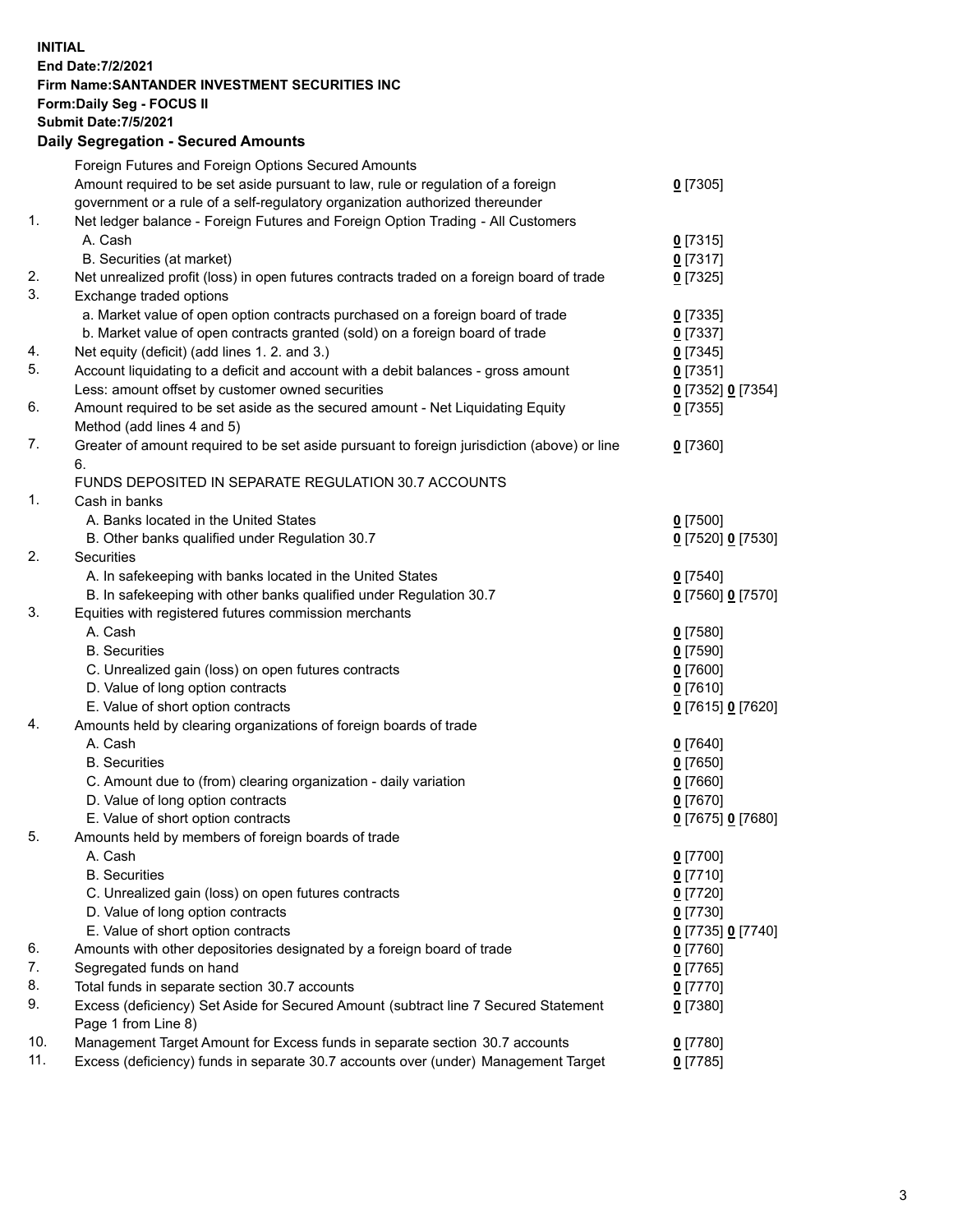| <b>INITIAL</b> |                                                                                           |                                    |  |  |  |  |
|----------------|-------------------------------------------------------------------------------------------|------------------------------------|--|--|--|--|
|                | <b>End Date:7/2/2021</b>                                                                  |                                    |  |  |  |  |
|                | Firm Name: SANTANDER INVESTMENT SECURITIES INC                                            |                                    |  |  |  |  |
|                | Form: Daily Seg - FOCUS II                                                                |                                    |  |  |  |  |
|                | <b>Submit Date: 7/5/2021</b>                                                              |                                    |  |  |  |  |
|                | Daily Segregation - Segregation Statement                                                 |                                    |  |  |  |  |
|                | SEGREGATION REQUIREMENTS(Section 4d(2) of the CEAct)                                      |                                    |  |  |  |  |
| 1.             | Net ledger balance                                                                        |                                    |  |  |  |  |
|                | A. Cash                                                                                   | 2,383,106,619 [7010]               |  |  |  |  |
|                | B. Securities (at market)                                                                 | $0$ [7020]                         |  |  |  |  |
| 2.             | Net unrealized profit (loss) in open futures contracts traded on a contract market        | -341,594,754 [7030]                |  |  |  |  |
| 3.             | Exchange traded options                                                                   |                                    |  |  |  |  |
|                | A. Add market value of open option contracts purchased on a contract market               | 34,199,316 [7032]                  |  |  |  |  |
|                | B. Deduct market value of open option contracts granted (sold) on a contract market       | -38,358,630 [7033]                 |  |  |  |  |
| 4.             | Net equity (deficit) (add lines 1, 2 and 3)                                               | 2,037,352,551 [7040]               |  |  |  |  |
| 5.             | Accounts liquidating to a deficit and accounts with                                       |                                    |  |  |  |  |
|                | debit balances - gross amount                                                             | $0$ [7045]                         |  |  |  |  |
|                | Less: amount offset by customer securities                                                | 0 [7047] 0 [7050]                  |  |  |  |  |
| 6.             | Amount required to be segregated (add lines 4 and 5)                                      | 2,037,352,551 [7060]               |  |  |  |  |
|                | FUNDS IN SEGREGATED ACCOUNTS                                                              |                                    |  |  |  |  |
| 7.             | Deposited in segregated funds bank accounts                                               |                                    |  |  |  |  |
|                | A. Cash                                                                                   | 290,392,141 [7070]                 |  |  |  |  |
|                | B. Securities representing investments of customers' funds (at market)                    | $0$ [7080]                         |  |  |  |  |
|                | C. Securities held for particular customers or option customers in lieu of cash (at       | $0$ [7090]                         |  |  |  |  |
| 8.             | market)                                                                                   |                                    |  |  |  |  |
|                | Margins on deposit with derivatives clearing organizations of contract markets<br>A. Cash |                                    |  |  |  |  |
|                | B. Securities representing investments of customers' funds (at market)                    | 1,803,062,211 [7100]<br>$0$ [7110] |  |  |  |  |
|                | C. Securities held for particular customers or option customers in lieu of cash (at       | $0$ [7120]                         |  |  |  |  |
|                | market)                                                                                   |                                    |  |  |  |  |
| 9.             | Net settlement from (to) derivatives clearing organizations of contract markets           | 20,245,829 [7130]                  |  |  |  |  |
| 10.            | Exchange traded options                                                                   |                                    |  |  |  |  |
|                | A. Value of open long option contracts                                                    | 34,199,316 [7132]                  |  |  |  |  |
|                | B. Value of open short option contracts                                                   | -38,358,630 [7133]                 |  |  |  |  |
| 11.            | Net equities with other FCMs                                                              |                                    |  |  |  |  |
|                | A. Net liquidating equity                                                                 | $0$ [7140]                         |  |  |  |  |
|                | B. Securities representing investments of customers' funds (at market)                    | $0$ [7160]                         |  |  |  |  |
|                | C. Securities held for particular customers or option customers in lieu of cash (at       | $0$ [7170]                         |  |  |  |  |
|                | market)                                                                                   |                                    |  |  |  |  |
| 12.            | Segregated funds on hand                                                                  | $0$ [7150]                         |  |  |  |  |
| 13.            | Total amount in segregation (add lines 7 through 12)                                      | 2,109,540,867 [7180]               |  |  |  |  |
| 14.            | Excess (deficiency) funds in segregation (subtract line 6 from line 13)                   | 72,188,316 [7190]                  |  |  |  |  |
| 15.            | Management Target Amount for Excess funds in segregation                                  | 70,000,000 [7194]                  |  |  |  |  |
| 16.            | Excess (deficiency) funds in segregation over (under) Management Target Amount            | 2,188,316 [7198]                   |  |  |  |  |
|                | <b>Excess</b>                                                                             |                                    |  |  |  |  |